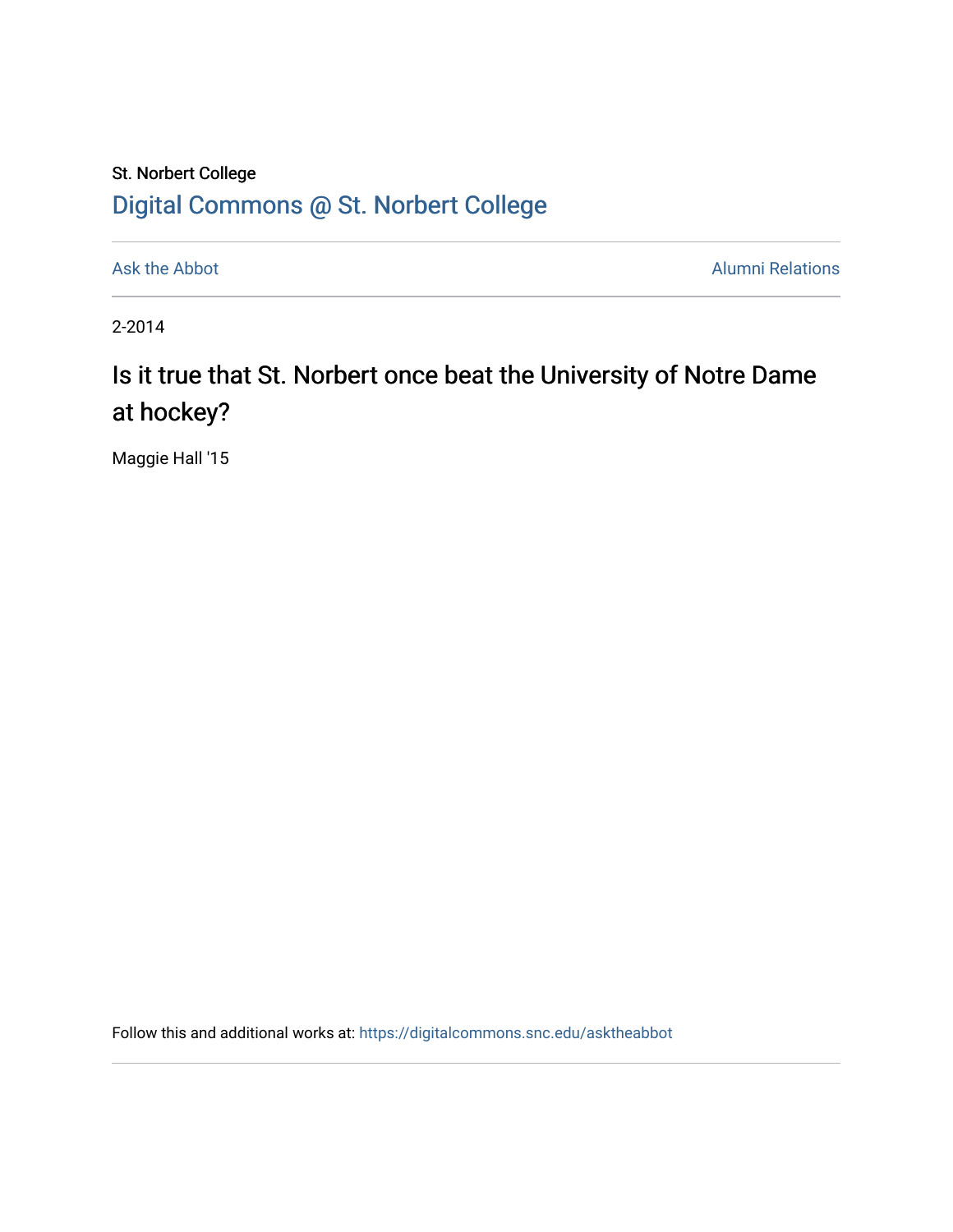

[Academics](https://www.snc.edu/academics) [Admission](https://www.snc.edu/admission) [Campus Life](https://www.snc.edu/campuslife) [Living Norbertine](https://www.snc.edu/livingnorbertine) [Athletics](https://www.snc.edu/athletics) [About](https://www.snc.edu/about)

Q

Giving

to SNC

[Alumni](https://www.snc.edu/alumni/)  $\geq$  [Ask the Abbot](https://www.snc.edu/alumni/abbot/)  $\geq$  February 2014 合

### [Alumni](https://www.snc.edu/alumni/index.html)

[Events & Reunions](https://www.snc.edu/alumni/event/index.html) [Behind the Arch](https://www.snc.edu/alumni/event/behindthearch/) [Benefits and Services](https://www.snc.edu/alumni/benefits.html) [Get Involved](https://www.snc.edu/alumni/getinvolved.html) [Give to SNC](http://giving.snc.edu/) [Alumni Awards](https://www.snc.edu/alumni/awards/index.html) [Knight Lights](https://www.snc.edu/alumni/knightlights/index.html) [Alumni-Owned](https://www.snc.edu/alumni/directory/index.html) [Businesses Network](https://www.snc.edu/alumni/directory/index.html) [Alumni Board](https://www.snc.edu/alumni/alumniboard.html) [Student Alumni](https://www.snc.edu/alumni/saa.html) [Ambassadors](https://www.snc.edu/alumni/saa.html) [Staff](https://www.snc.edu/alumni/contactus.html)

# February 2014 Question:

Dear Abbot Pennings,

Is it true that St. Norbert once beat the University of Notre Dame at hockey?

Maggie Hall '15

#### Answer:

My dearest Maggie,

This question excites me very much! I do enjoy reminiscing over our hockey history, for we have always shown such promise.

The answer to your inquiry requires me to, if you will, set the stage a little. The year was 1983. At the time, hockey at the college comprised a club team. But never fear! We attained varsity status just a bit later in 1987.

I believe it was late 1983 when our club hockey team played a two-game, home-and-home series against the Notre Dame Fighting Irish. In fact, this was about a year before the Irish advanced to a Division 1 program.

Let it be known that our men traveled all the way to South Bend, Ind., for the first game. I am sorry indeed to report to you and fellow readers that our Green Knights lost. Thankfully, though, the second game of the series took place at home, at the Brown County Arena. It lifts my spirits to inform you that we tied in that rousing second game, 2-2. New coach Hank Therrien, who was voted coach of the year, perhaps had



### Ask the Abbot

As the founder of St. Norbert College, and having a prime seat in the center of campus throughout the years, I, Abbot Bernard Pennings, hold the answers to many of your burning questions about the college. [Submit Your Question](https://www.snc.edu/alumni/abbot/index.html)